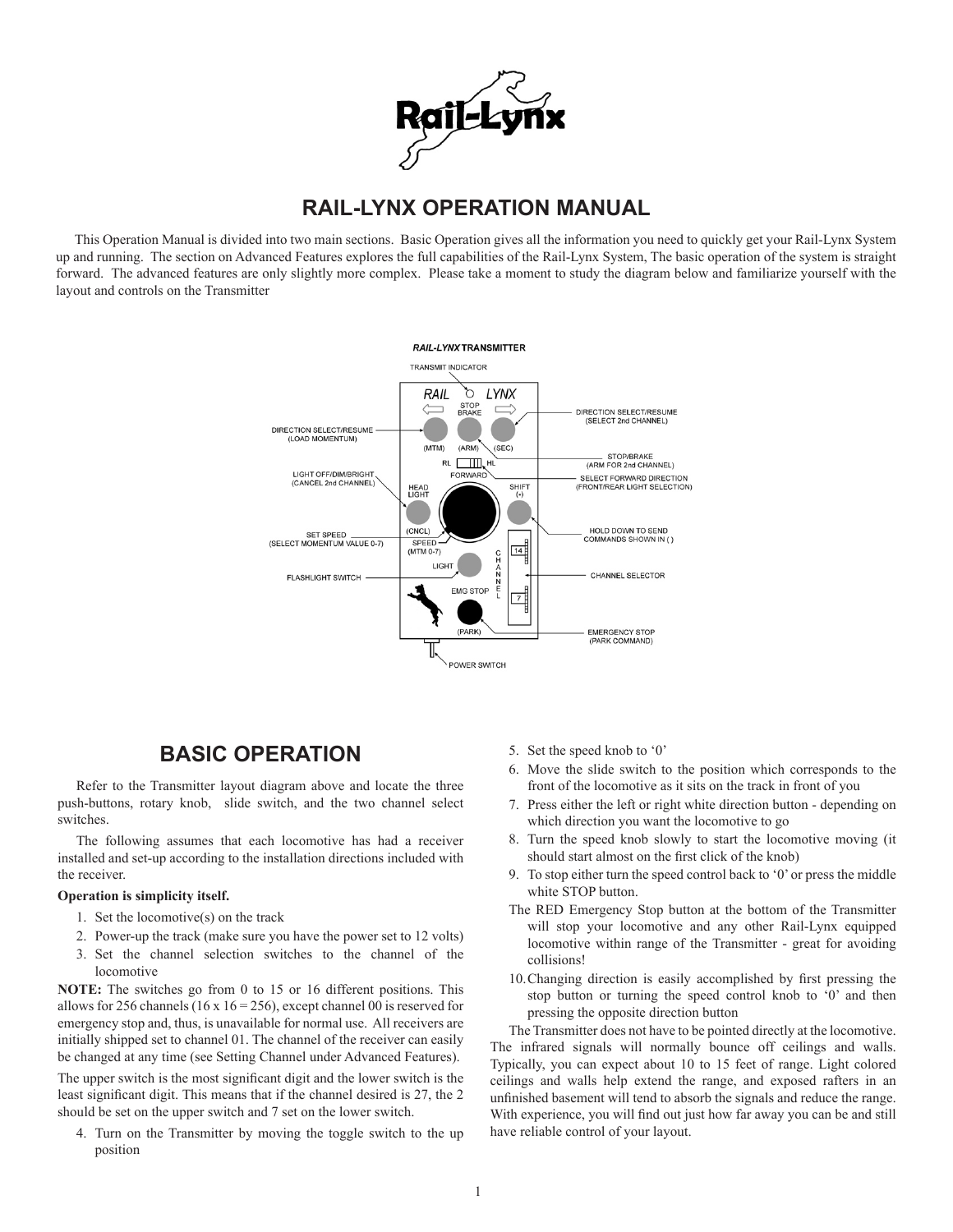Control of the locomotive can be exercised using only the three buttons after the speed has been selected. Pushing left or right will cause the locomotive to ramp up to the selected speed, and the stop button will ramp the speed back to 0. Thus, for switching moves, the three button mode of operation is very convenient, and it is an easy one handed operation.

The rate at which a locomotive accelerates or decelerates is set by the Momentum (MTM) control. Changing momentum is covered in the Advanced Features section. Receivers are shipped with zero momentum.

If you run around a reversing loop or turn the locomotive on a turntable, the left and right buttons will now work backwards. For example, if the left was used to move the locomotive forward and the locomotive was turned on a turntable pressing the left button will now move the locomotive to the right. To correct this, just move the forward slide switch toward the front of the locomotive. That is the main purpose of this switch. It should always be positioned toward the front of the locomotive, and the direction switches will have the correct orientation.

The buttons send a command each time they are pushed, and normally that is all that is required. If the locomotive misses a command due to range, holding the button down will cause it to continue to repeat the command every 1.2 second. The speed knob sends each new speed command twice. This can be seen on the small red light above the stop button. It indicates whenever the Transmitter sends a command.

The locomotive will continue to do what it was last commanded to do, until it receives another command or loses power. Therefore, if it runs into a tunnel or other hidden trackage, it will continue to run until it emerges. To provide control of a locomotive in hidden trackage, Rail-Lynx has produced the Repeater Module, which will receive the control signals from the Transmitter and regenerate them in the hidden areas.

#### **Emergency Stop**

The only additional switch you might use during normal operation is the red Emergency Stop (EMG) button. This button uses the reserved channel (00) to send a stop command to all locomotives in the area regardless of their channel assignments. This can be used to stop any train in order to prevent a collision, or regain control of a train that may have accidentally moved out of range of another operator.

#### **Flashlight**

One of the bonus features on the Transmitter is the built-in flashlight. To activate it just push the white button above EMG, and the super-bright yellow LED on the front of the Transmitter will light up for you to read car numbers in dim areas or to find something that just rolled under the railroad.

That completes the basic operation section. Do some operating and get the feel of the system and then take a look at the Advanced Features in the following section.

## **ADVANCED FEATURES**

All the features described below utilize the receiver's non-volatile memory. Therefore, the data will not be lost when power is removed. The locomotive will remember the last settings received until you change them.

To activate any of these features, you must utilize the shift button. This button operates similar to the shift key on a typewriter or computer keyboard. The Shift button must be held down while the alternate function is used. Each button has an alternate function (shown below the button in parenthesis). Whenever the shift button is held down, the (XXX) function is activated.

#### **Momentum (MTM)**

Momentum is the value used by the receiver to control the rate of change of speed. That is, how fast or slow the locomotive's speed changes. The system has eight levels of momentum. The higher the number, the slower the locomotive will change speed. This is easily changed from the Transmitter. In a prototypical situation a train with a heavy tonnage takes longer to reach its intended operating speed. This effect is simulated by adding a larger number of clicks of momentum. However, when switching, a small amount may be selected, in order to get a quicker response.

Change the Momentum as follows:

- 1. Set the locomotive on the track
- 2. Power-up the track (make sure you have the power set to 12 volts)
- 3. Set the channel selection switches to the channel of the locomotive
- 4. Set the amount of MTM (0 to 7) by rotating the speed knob from 0 to 7 clicks above 0. If you set any number above 7, the Transmitter will interpret it to be 7.
- 5. Hold down the Shift button and push the left (MTM) push-button. The new momentum value will be sent to the locomotive, where it will be stored in memory and used by the locomotive until changed.

If, after turning the speed knob to zero, or pressing the stop button, the train is not slowing rapidly enough, simply push the stop button again. Each time the stop button is pressed, the train will slow more rapidly. In effect, the stop button becomes a brake.

Pushing the stop button repeatedly will bring the train to a very quick stop, even though there is a large value of momentum selected. Also, the Transmitter will continue to send a stop command every  $\frac{1}{2}$  second if the stop button is held down.

#### **Assigning Receiver Channel Number**

Each receiver can actually respond to two channels; the Primary and the Secondary. Normally, the primary channel is assigned when the receiver is initially installed in the locomotive, and is seldom changed. The secondary channel can be assigned whenever you want MU (multiunit/consist) operation. Any number of locomotives can be assigned the same secondary channel number, and they will then operate together. Note that the primary channel is still active and can be used whether or not a secondary channel is assigned. The secondary channel can be canceled at any time, and the same channel reused for other locomotives.

If only two locomotives are to be MU'd, it is only necessary to load one unit's secondary channel with the other locomotive's primary channel, and not create a new MU channel. You may have to think about it a while for it to make sense.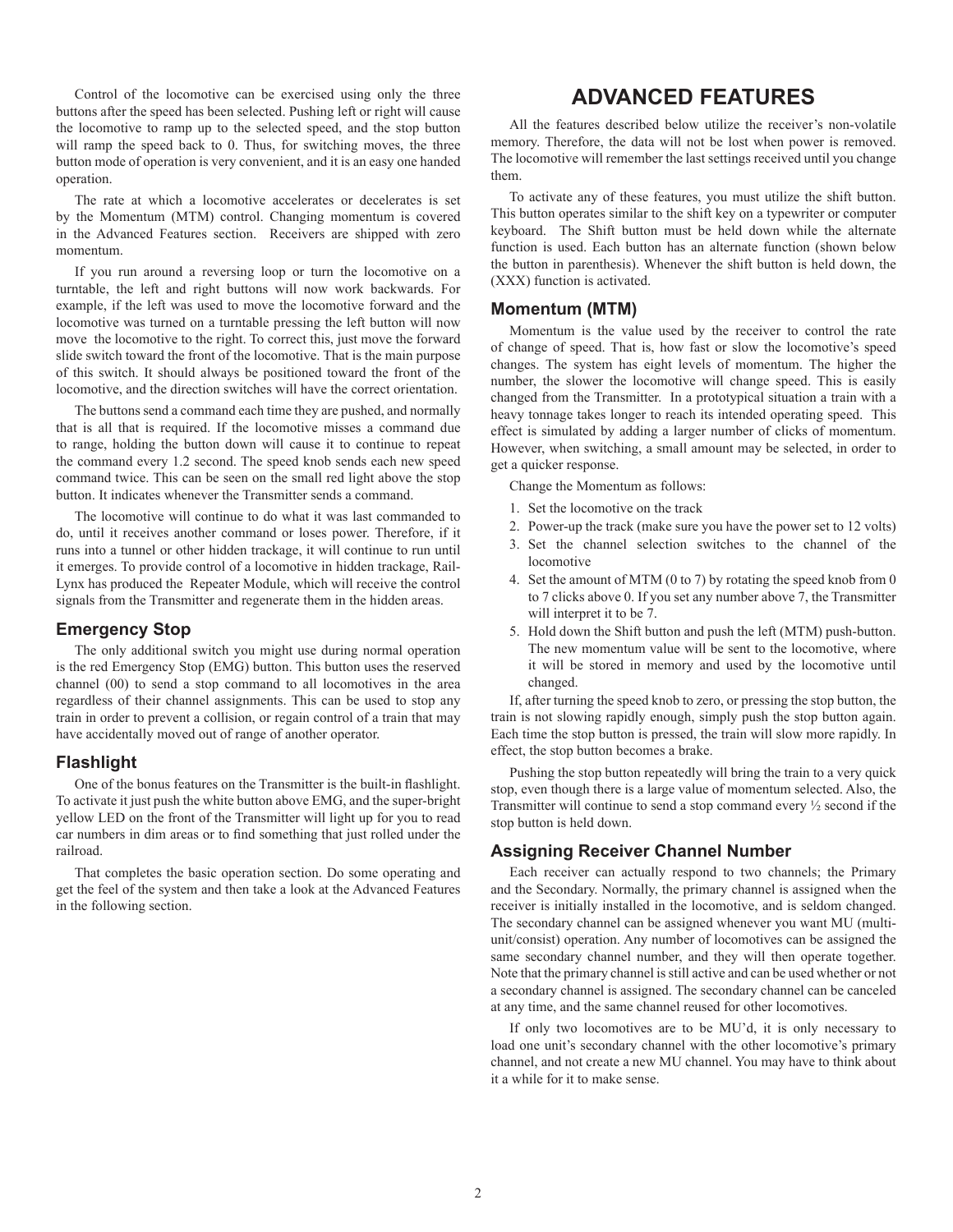#### **Primary Channel Number**

Receiver units are shipped with channel 01 stored in memory.

CAUTION: When changing the primary channel, ANY locomotive that receives the command will take that channel number. This is why it is best to assign a primary channel on the bench during installation of the receiver. The only time that it may have to be changed is if a visitor to the layout has a locomotive with the same channel and wants to operate on your railroad. With 255 channels to choose from, you shouldn't run out of channels.

- 1. Place the locomotive on the track with the power on (make sure you have the power set to 12 volts)
- 2. Turn on the Transmitter and turn the speed knob to the '0' position (the 0 is used to indicate no speed offset, see SPEED OFFSET later in this section on Advanced Features).
- 3. Set the desired channel by turning the upper and lower thumbwheels, e.g. upper to '2' and lower to '7' for a channel of '27.'
- 4. To set the new channel selection in the receiver turn the Transmitter over and with the tip of a ball-point pen, small screwdriver, or a paper clip, etc., push the hidden button on the back of the Transmitter, just above the battery pack. This will lock the number into the receiver until such time as you want to change it.
- 5. Test the operation by pressing the left or right white direction button and then turn the speed knob notch by notch until the locomotive moves. If it goes in the opposite direction to that indicated by the direction button pressed, change the position of the slide switch and reload the channel.

#### **Assigning Secondary Channel Number**

Receivers are shipped with no secondary channel assigned.

The Secondary Channel (or MU/consist channel) number is assigned in two steps. First, the locomotive must be armed to take a second channel, and then the channel number is loaded.

- 1. Place the locomotive on the track with the power on (make sure you have the power set to 12 volts)
- 2. Turn on the Transmitter and turn the speed knob to the '0' position (the 0 is used to indicate no speed offset, see SPEED OFFSET later in this section on Advanced Features).
- 3. Set the locomotive's Primary Channel number on the channel switches and move the slide switch to either the HL or RL position. HL means the locomotive will be run headlight first, and RL means the locomotive will be run rear light first. (This allows MU'd units to run with end forward).
- 4. With the shift button held down depress the stop (ARM) button. This arms the locomotive to accept a secondary channel.
- 5. Set the new secondary channel on the channel switches, and with the shift button held down, depress the right (SEC) button. This loads the secondary channel into the locomotive.

#### **Cancelling Secondary Channel**

To cancel the secondary channel, set the primary or secondary channel number on the channel switches. With the shift button held down, push the headlight (CNCL) button. This will cancel the secondary channel in the locomotive.

**NOTE:** If the secondary channel number is set on the channel switches, all units with the same secondary channel will all cancel with one command. This is useful when breaking up an MU/consist of locomotives. If the primary channel number is used to cancel, only the locomotive with that channel number will cancel. This is useful when a helper may have been assigned to a set of MU'd units, and you wish to cut off the helper, but want to keep the other units MU'd together.

## **Park/Unpark Command**

When a locomotive is not going to be used for a while, the park command may be used. This is just a precaution that you may want to implement. A locomotive that is stopped will remain stopped until it receives a message with it's channel number and a speed command. If you have several operators operating in the same area, occasionally signals from two or more operators may overlap. This is rare (each message is about 0.1 seconds long), but it can happen. And, despite all the message security used by the system, there is the rare possibility of two messages merging together to form a valid but unwanted message. If this also happens to match a nearby locomotive's channel, then it might start to move. The park command will prevent this by locking out speed commands until the unpark command is received.

#### **Parking a Locomotive**

- 1. Completely stop the locomotive by setting the speed knob to 0 and using the stop button.
- 2. Set the primary or secondary channel (you can park MU'd units with one command) on the channel switches, hold down the shift button, and push the EMG (PARK) button. This parks the locomotive. The locomotive will now ignore any speed commands until unparked.

#### **Unparking a Locomotive**

- 1. Set the primary or secondary channel on the channel switches.
- 2. Set the speed knob to something other than 0, hold down the shift button and push the EMG (PARK) button. This will unpark the locomotive.

Note that the only difference between the park and unpark commands is the position of the speed knob. 0 speed equals park and anything above 0 equals unpark.

#### **Speed Offset**

Speed offsets are used to match locomotives that are to be run together, or to correct for locomotives that require a large speed setting before they start to move. We have found that if the locomotives start together, they will share the load equally at most speeds.

This command essentially adds several clicks (up to 7) to the speed knob's position. Any number over 7 will be interpreted as 7.

#### **Example**

Suppose a locomotive does not start to move until the speed knob has reached 6 clicks. A reasonable correction would be to add 4 clicks of positive speed offset.

#### **Adding Positive Speed Offset**

- 1. Place the locomotive on the track with the power on (make sure you have the power set to 12 volts)
- 2. Turn on the Transmitter
- 3. Set the locomotive's primary channel on the channel switches, and advance the speed knob 4 clicks above 0. Depress the hidden button on the back of the Transmitter. This will load an offset of 4 into the locomotive. Now the locomotive should start to move after only 2 clicks.

**CAUTION:** This command is an offshoot of the primary channel command, and will be accepted by any locomotive receiving the message. It should normally be used only on the bench during installation of the receiver, or be very careful to prevent any other locomotives in the area from accidentally accepting the command.

#### **Speed Table Selection**

There are five different speed tables loaded into the receiver. Four are stored in the program memory, and therefore cannot be modified. This fifth is stored in data memory, and can be loaded with a custom program, using any PC compatible computer. See Custom Speed Table.